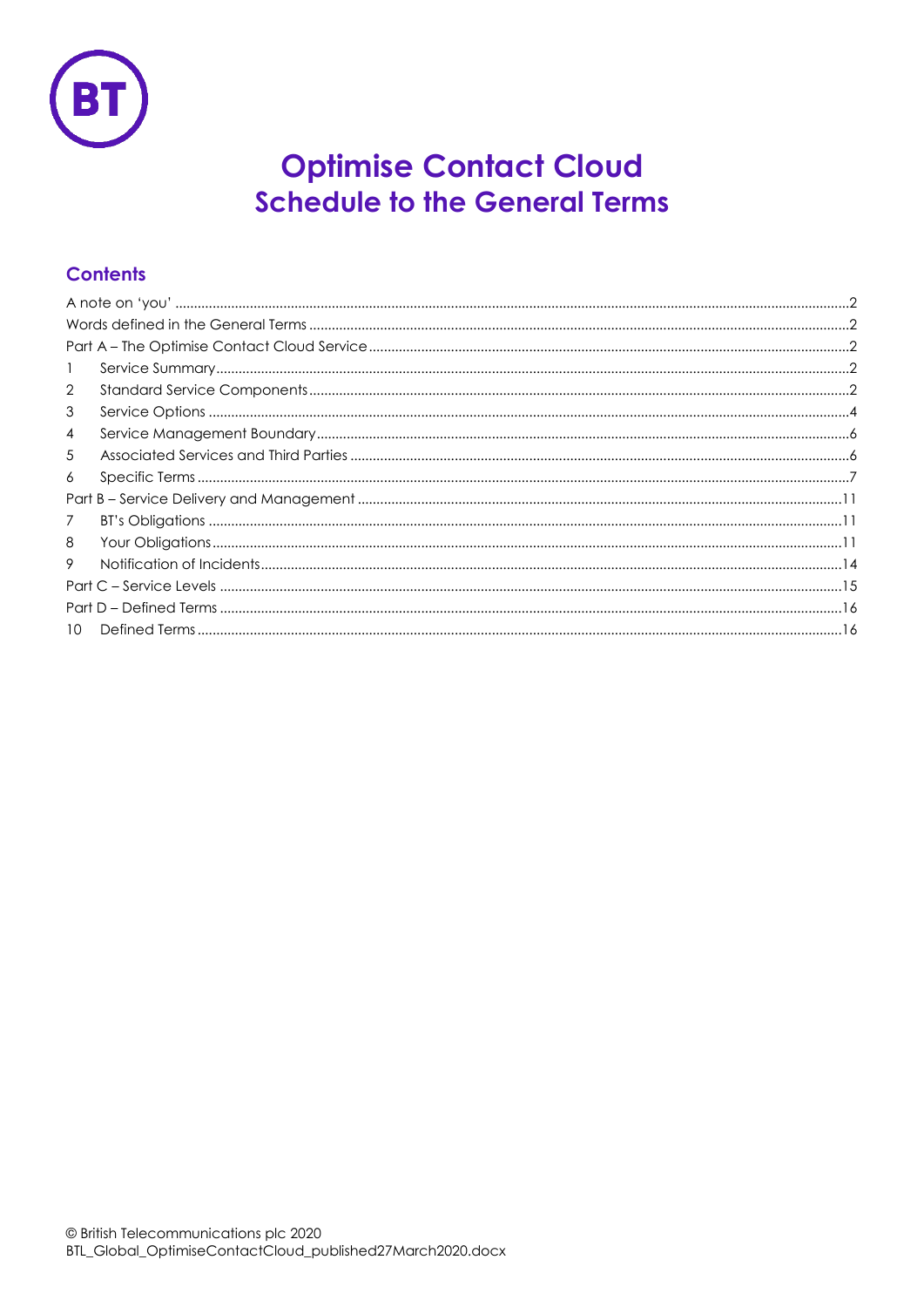

#### <span id="page-1-0"></span>**A note on 'you'**

'You' and 'your' mean the Customer.

#### <span id="page-1-1"></span>**Words defined in the General Terms**

Words that are capitalised but have not been defined in this Schedule have the meanings given to them in the General Terms.

## <span id="page-1-2"></span>**Part A – The Optimise Contact Cloud Service**

#### <span id="page-1-3"></span>**1 Service Summary**

BT will provide you with the ability to record and monitor the performance, efficiency and interaction of Users with Contact Persons comprising:

- 1.1 the Standard Service Components; and
- 1.2 any of the Service Options as set out in any applicable Order,

up to the point of the Service Management Boundary as set out in Paragraph [4](#page-5-0) ("**Optimise Contact Cloud Service**").

#### <span id="page-1-4"></span>**2 Standard Service Components**

2.1 In order for BT to provide you with the Optimise Contact Cloud Service, you will choose at least one of the following standard service components ("**Standard Service Components**") in accordance with the details as set out in any applicable Order:

#### <span id="page-1-5"></span>2.1.1 **Voice Recording**

- (a) BT will record calls made and/or received by specified Users over an associated IPT ("**Voice Recording**").
- (b) Voice Recording will:
	- (i) initiate recordings of calls as specified by you and hold the recordings on either a Shared Recorder or Dedicated Recorder for 30 days without back-up (see Paragraph [3.4](#page-4-0) (Recording Storage) if recordings need to be stored for longer periods);
	- (ii) allow you to nominate certain Users to control the recording of calls with Contact Persons;
	- (iii) create and maintain an index of all recorded calls for the duration of the Optimise Contact Cloud Service;
	- (iv) allow your authorised Users to access your recordings managed by the Optimise Contact Cloud Service and, subject to the appropriate software being loaded on the Users computer, playback the recordings; and
	- (v) allow Administrators to control access to recordings.
- (c) You will ensure that the IPT has been configured to BT's specifications so that the IPT will send BT a live stream of call related data that can be used to create an index for the recordings.
- (d) If you are unable to configure the IPT to BT's specifications, then BT does not guarantee that it will be able to provide Voice Recording as described in this Paragraph [2.1.1.](#page-1-5)

#### <span id="page-1-6"></span>2.1.2 **Quality Monitoring**

- (a) BT will provide you with access to applications, via a web portal, to:
	- (i) set criteria against which the recordings can be scored;
	- (ii) evaluate and tag recordings; and
	- (iii) generate reports summarising the evaluations ("**Quality Monitoring**").
- (b) Quality Monitoring includes Voice Recording.

#### <span id="page-1-7"></span>2.1.3 **Workforce Management**

- (a) BT will provide you with access to applications, via a web portal, that will enable you to:
	- (i) forecast demand and create User work schedules;
	- (ii) track adherence to the User work schedules and your own service levels;
	- (iii) generate automated alerts;
	- (iv) produce reports on:
		- i. activity by either User or internal organisational units;
		- ii. adherence to pre-set targets, including summary or exception reports; and
		- iii. staffing, time assessments, activity costs and shift assignments ("**Workforce Management**").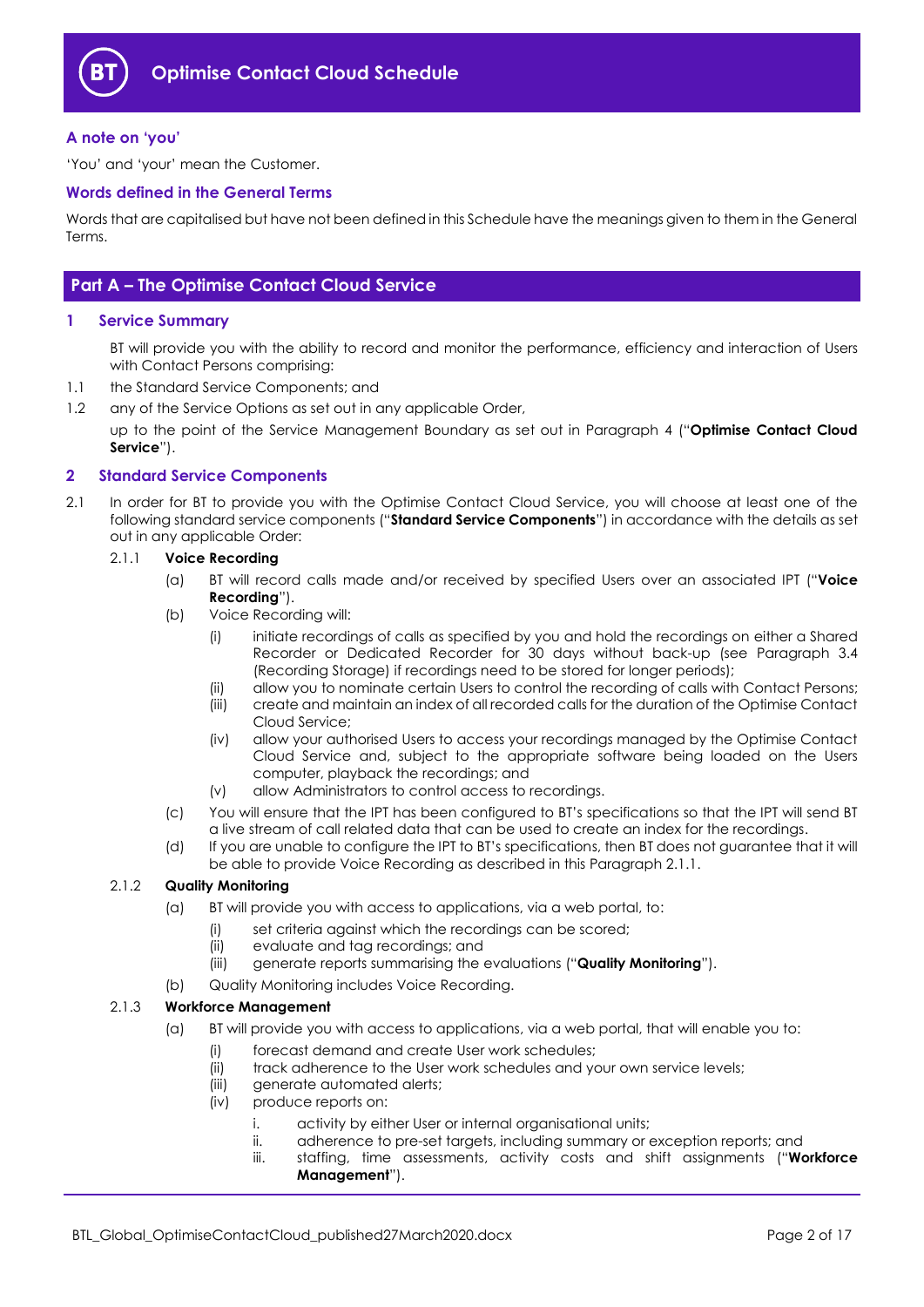

(b) You will ensure that the IPT has been configured to BT's specifications so that the IPT will send BT a live stream of User related data to enable comparison of the User's actual activities with their schedule.

#### <span id="page-2-6"></span>2.1.4 **Workforce Optimisation**

- (a) Workforce Optimisation is an integrated bundle of Voice Recording, Quality Monitoring and Workforce Management ("**Workforce Optimisation**").
- (b) Workforce Optimisation provides you with a combined access and reporting capability allowing Voice Recording, Quality Management and Workforce Management to operate as a single application.

#### <span id="page-2-4"></span>2.1.5 **Speech Analytics**

- (a) Subject to your stated requirements, BT will provide you with access to applications, via a web portal, to analyse Voice Recordings, managed by the Optimise Contact Cloud service, using a semantic index including:
	- (i) elements of speech recognition of spoken words and phrases;
	- (ii) analysis of topics discussed during calls;
	- (iii) analysis of the emotional nature of Users' speech;
	- (iv) assessing the amount and time points of speech used versus non-speech e.g. call hold times or periods of silence; and
	- (v) categorisation of calls into your required (pre-specified) categories such as repeat calls or complaint calls ("**Speech Analytics**").
- (b) Speech Analytics is supplied with a standard UK English language capability with the option, at an additional charge, to add further languages, dictionaries and dialects as well as the option to optimise the dictionaries for the type of contact expected e.g. to include industry specific vocabularies.
- <span id="page-2-0"></span>(c) If requested as part of your initial Order for the Optimise Contact Cloud Service, and subject to buying the requisite professional services from BT, the following Speech Analytics functionality can also be accessed through the web portal:
	- (i) graphical representations of the types of calls your Users handle;
	- (ii) reports on trends, sales opportunities and Contact Person's perceptions of your business processes and services; and
	- (iii) periodic extracts of call recording transcriptions from Speech Analytics.
- (d) You may order the additional applications listed in Paragraph [2.1.5\(c\)](#page-2-0) during the Term for an additional Charge.
- (e) You will not use the Speech Analytics application to process any voice recording or data input generated by any environment other than the Optimise Contact Cloud Service, unless agreed in writing by BT.

#### <span id="page-2-5"></span>2.1.6 **Text Analytics**

- (a) Subject to your stated requirements, BT will provide you with access to applications, via a web portal, that analyses text interactions between Users and Contact Persons, including survey comments, emails, social media interactions, agent notes and online reviews ("**Text Analytics**");
- (b) Text Analytics is supplied with a single standard UK English language capability with the option, at an additional charge, to add further languages, dictionaries and dialects as well as the option to optimise the dictionaries for the type of contact expected e.g. to include industry specific vocabularies.

#### <span id="page-2-3"></span><span id="page-2-2"></span><span id="page-2-1"></span>2.1.7 **Desktop Process Analytics**

- (a) Subject to your stated requirements, BT will provide you with access to applications, via a web portal, to enable you to:
	- (i) monitor Users' desktop usage by tracking what applications are used, how they are used and for how long;
	- (ii) identify Users' idle and productive time and gather metrics on a User's handle time for each step and process during a Contact;
	- (iii) detect the use of specified applications and usage on a User's desktop to generate triggers that may be used to control whether a User can record a call or desktop activity;
	- (iv) tags Users' recorded interactions with relevant data like account number or other specified information;
	- (v) stop recording when the User is in a portion of the application that relates to sensitive or personal information;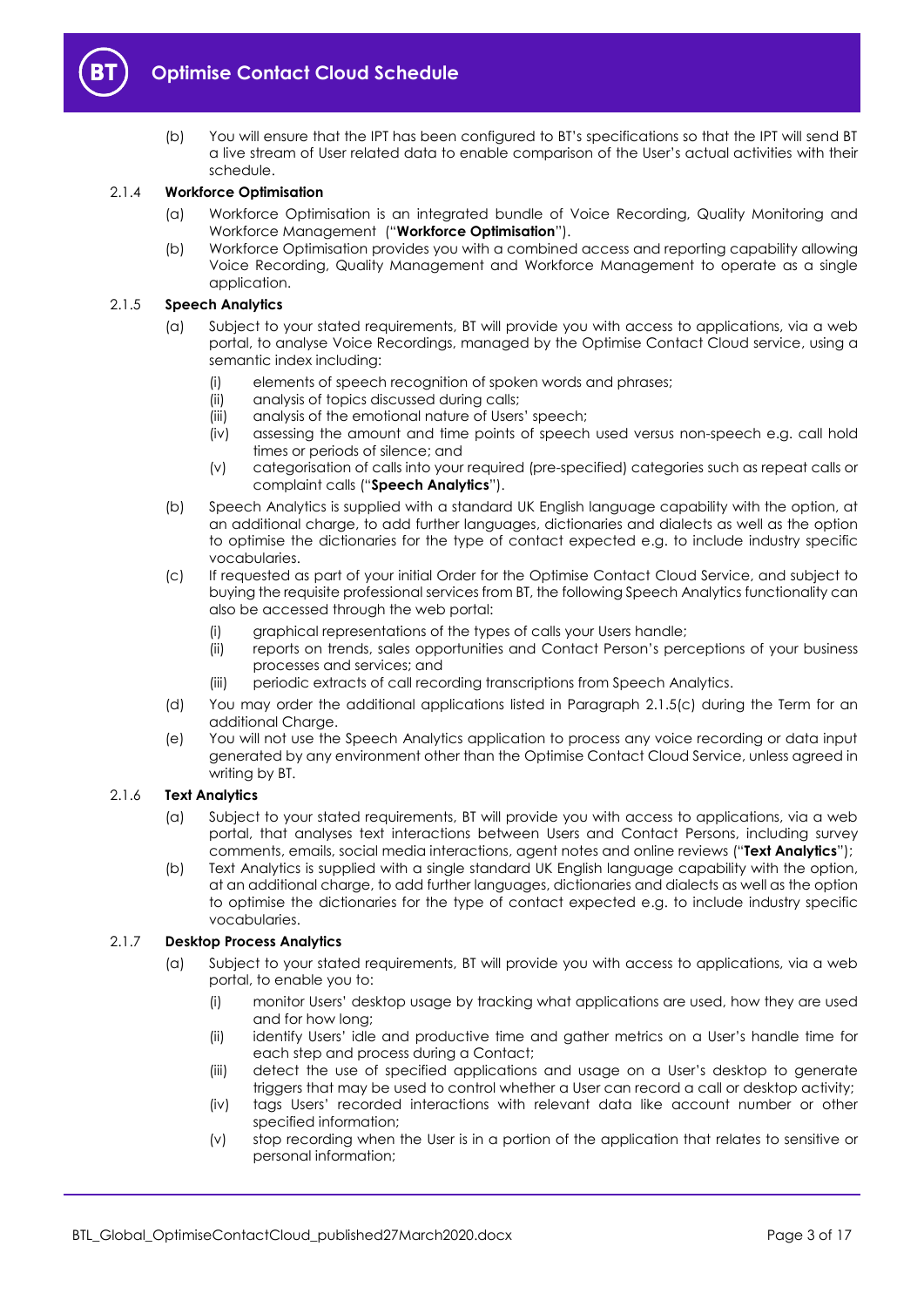

- (vi) if the items at Paragraphs  $2.1.7(a)$  (i) to  $2.1.7(a)$  (iii) inclusive are ordered, access will also be provided to a graphical view of Users' application usage with reports which can be filtered by organisation, business function, team or individual ("**Data Process Analytics**").
- (b) Desktop Process Analytics is supplied for a single common UK English language capability, with the option, at an additional charge, to add further languages, dictionaries and dialects as well as the option to optimise the dictionaries for the type of contact expected e.g. to include industry specific vocabularies.
- (c) Contact Persons will need to load and configure BT supplied software on to Users' computers in order to use Data Process Analytics.

#### <span id="page-3-1"></span>2.1.8 **Customer Feedback Voice**

- (a) BT will provide you with access to a survey application, via a web portal, that enables you to:
	- (i) survey Contact Persons after a call, via your interactive voice response system using a telephone keypad's touch tone and, depending on the type of interactive voice response used in your Contact Centre Routing System, verbatim feedback; and
	- (ii) design the survey questions and the question sequence for any Customer feedback ("**Customer Feedback Voice**").
- (b) You will ensure that your Contact Centre Routing System is configured to BT's specifications so that BT can access and interact with your Contact Centre Routing System and interactive voice response in order to provide Customer Feedback Voice.
- (c) If you are unable to configure the IPT to BT's specifications then BT does not guarantee that it will be able to provide Customer Feedback Voice as described in this Paragrap[h 2.1.8.](#page-3-1)

#### <span id="page-3-3"></span>2.1.9 **Customer Feedback Online**

- (a) BT will provide you with access to an online survey application, via a web portal, that enables you to;
	- (i) invite Contact Persons to complete an online internet based survey; and
	- (ii) design the survey questions and the question sequence for any Contact Person feedback ("**Customer Feedback Online**").
- (b) BT will not manage the distribution of any surveys provided through Customer Feedback Online.

#### <span id="page-3-6"></span>2.2 **User Access**

- 2.2.1 BT will provide you with access to a web portal to allow Administrators to create User profiles including granting and managing Users' access to the Optimise Contact Cloud Service ("**User Access**").
- 2.2.2 Users should only use their own user profile to access the Optimise Contact Cloud Service, via the web portal.

#### <span id="page-3-0"></span>**3 Service Options**

BT will provide you, at additional Charge, with one or more of the following options as set out in any applicable Order ("**Service Options**"), in accordance with the details as set out in that Order:

#### <span id="page-3-5"></span>3.1 **Screen Recording**

- 3.1.1 If you have chosen one or more of the Voice Recording, Quality Monitoring and/or Workforce Optimisation Standard Service Components, you may select Screen Recording.
- 3.1.2 if selected, BT will provide you with an application to record your Users' screen activity ("**Screen Recording**").
- 3.1.3 Charges for Screen Recording will be applied to all Users of Voice Recording, Quality Monitoring and Workforce Optimisation regardless of whether your Users actually use Screen Recording.
- 3.1.4 You must have a Dedicated Recorder in order to use Screen Recording.

#### <span id="page-3-4"></span>3.2 **Recording Encryption**

- 3.2.1 If you have chosen one or more of the Voice Recording, Quality Monitoring and/or Workforce Optimisation Standard Service Components, you may elect to have Recording Encryption.
- 3.2.2 BT will encrypt recordings, both Voice Recordings and, where selected, Screen Recordings, on the recorders at the time of recording (where recording is done by the Optimise Contact Cloud Service) or when the recordings are imported into Optimise Contact Cloud ("**Recording Encryption**").
- 3.2.3 Recording Encryption will be applied to (and charged for) all registered Users of Voice Recording, Quality Monitoring and Workforce Optimisation regardless of whether their recordings need to be encrypted.

#### <span id="page-3-2"></span>3.3 **Custom Tagging of Recordings**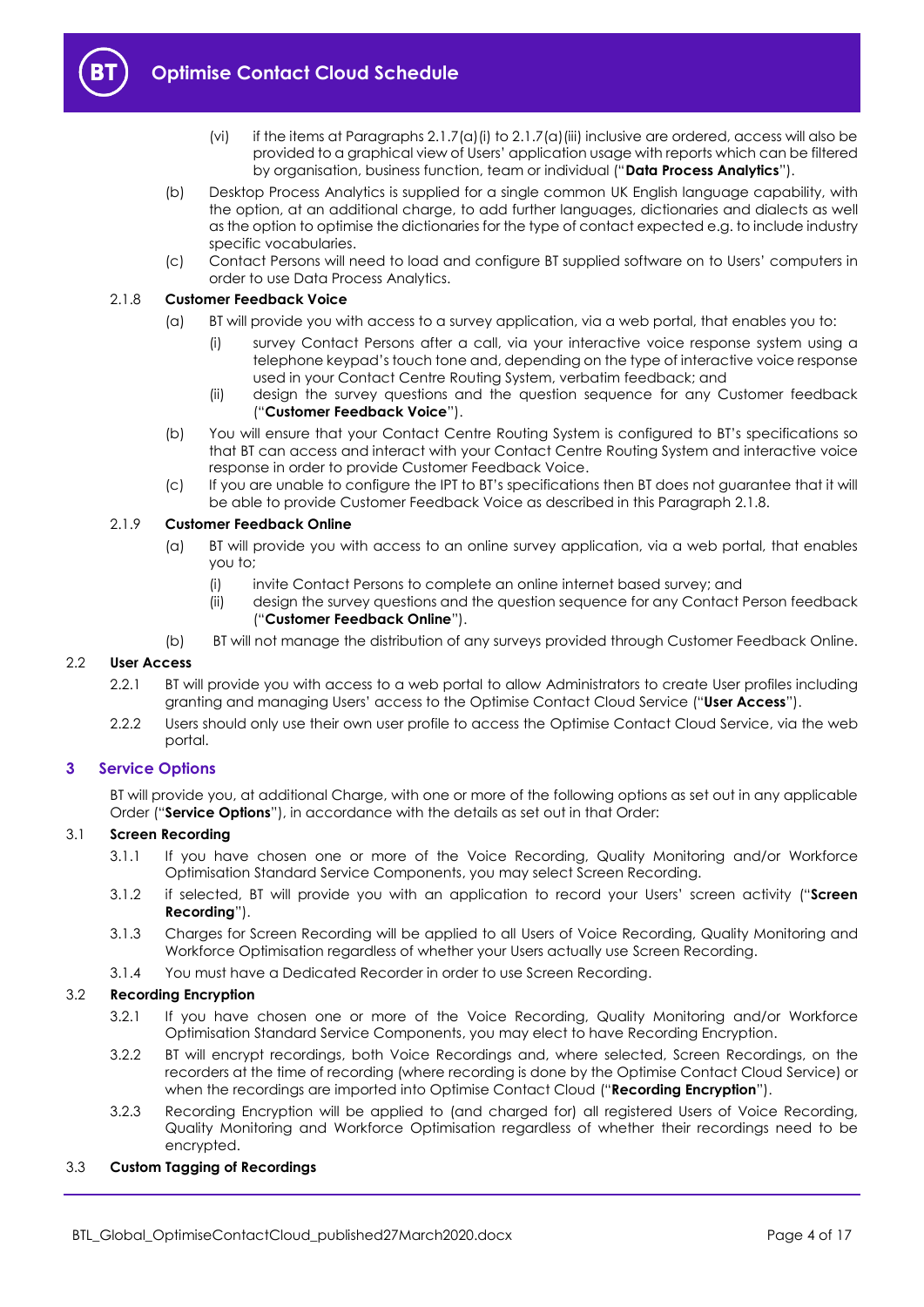

- 3.3.1 If you have chosen one or more of the Voice Recording, Quality Monitoring and/or Workforce Optimisation Standard Service Components, you may elect to tag the recordings with additional data that could be used to search for the recording.
- 3.3.2 BT will tag the recordings, both voice recordings and, where selected, screen recordings, with the additional data that should be supplied via the connection to the associated IPT solution ("**Custom Tagging of Recordings**").
- 3.3.3 Custom Tagging of Recordings will be applied to (and charged for) all registered Users of Voice Recording, Quality Monitoring and Workforce Optimisation regardless of whether their recordings need to be tagged with the additional information.

#### <span id="page-4-0"></span>3.4 **Recording Storage**

- 3.4.1 You have the option to store any recordings made using the Optimise Contact Cloud Service either on the Optimise Contact Cloud platform or at a location you specify, with the recordings copied from the recorder to the specified storage location within 30 days of the recording being made ("**Recording Storage**").
- 3.4.2 If recordings are to be stored on the Optimise Contact Cloud platform, BT will arrange for the recordings to be backed-up.
- 3.4.3 If the recordings are stored at any other location, you will be responsible for arranging back-up and retrieval from back-up.
- 3.4.4 If stored on the Optimise Contact Cloud platform, charges for Recording Storage will be based on the amount of storage (Gigabytes) used to store the recordings, which depends on:
	- (a) the number of calls and their duration;
	- (b) the storage compression mode used; and
	- (c) how long the recordings need to be stored.
- 3.4.5 If recordings are to be stored at a location specified by you, you will need to order an Optimise Contact Cloud archive manager to manage the transfer the recordings from the recorder to the storage and arrange for a server to be provided and supported at the storage location.

#### 3.5 **Shared or Dedicated Devices**

- 3.5.1 By default, all Optimise Contact Cloud recordings will be undertaken using centrally located Shared Recorders.
- 3.5.2 You may elect to have Dedicated Recorders that may be located either at your Site or at another location that BT confirms to you is acceptable.
- 3.5.3 You will need to arrange for the provision of the servers for the dedicated equipment (as well as their inlife (hardware) monitoring, support and accommodation) in accordance with BT provided specifications.
- 3.5.4 You may elect dedicated devices for:
	- (a) recorders and associated devices any deployment should have either Shared Recorders or Dedicated recorders i.e. no deployment to have a combination of Shared Recorders and Dedicated Recorders;
	- (b) recording archive managers used to copy recordings from the Recorders to storage on the Optimise Contact Cloud platform; and
	- (c) analytics servers to convert and analyse recordings.

#### <span id="page-4-2"></span>3.6 **Pause and Resume**

If you have chosen one or more of the Voice Recording, Quality Monitoring and/or Workforce Optimisation Standard Service Components, you may elect to have recordings paused and resumed which can be automatic (using an application event trigger, based on the position of the cursor on a User's screen) or manual (initiated by the User) ("**Pause and Resume**").

#### <span id="page-4-1"></span>3.7 **Automated Quality Monitoring (AQM)**

- 3.7.1 If you have chosen one or more of the Quality Monitoring and/or Workforce Optimisation Standard Service Components, you may elect to have Automated Quality Monitoring.
- 3.7.2 With Automated Quality Monitoring:
	- (a) you can automate Quality Monitoring, from scoring evaluations to assigning coaching; and
	- (b) your teams have the option of autoscoring one or more questions on a limited basis or autoscoring all of your questions up to 100 percent of your recorded calls ("**Automated Quality Monitoring**").

#### <span id="page-4-3"></span>3.8 **Performance Management**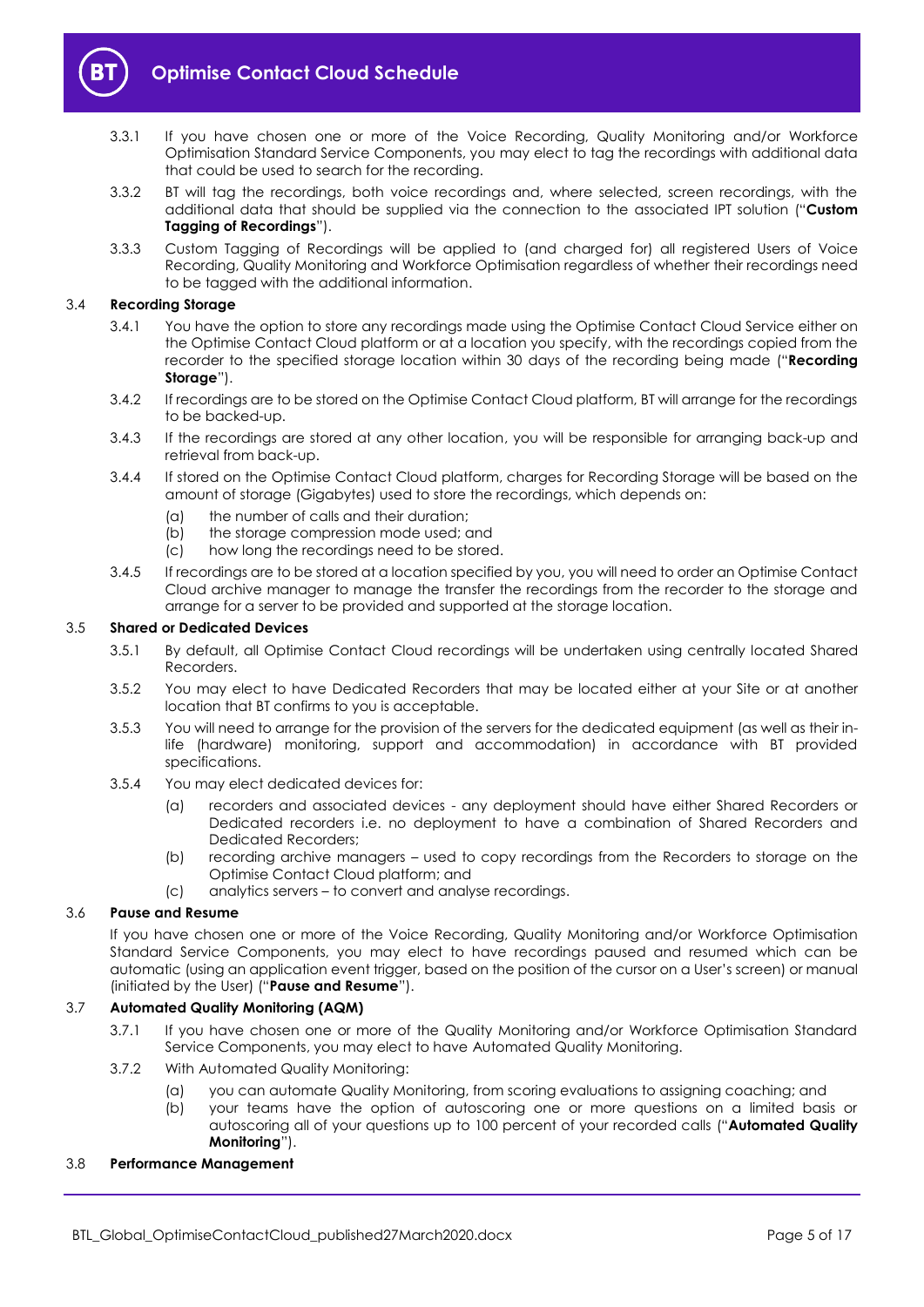

- 3.8.1 If you choose one or more of the Quality Monitoring and/or Workforce Management and/or Workforce Optimisation Standard Service Components, you have the option to order the Performance Management service option that:
	- (a) provides a summary of performance and a comparison to targets;
	- (b) allows you to graphically track your Users' and unit's performance; and
	- (c) allows you to graphically review your Users' and unit's performance ("**Performance Management**").
- 3.8.2 Charges for Performance Management will be applied to all Users of Quality Monitoring, Workforce Management and Workforce Optimisation regardless of whether your Users actually use the Performance Management application.

#### <span id="page-5-5"></span>3.9 **Strategic Planner and Shift Bidding**

- 3.9.1 If you choose one or more of the Workforce Management and/or Workforce Optimisation Standard Service Components, you have the option to order the Shift Bidding and Strategic Planner service option.
- 3.9.2 Charges for this software will be applied to all Users of Workforce Management and Workforce Optimisation regardless of whether your Users actually use these services.

#### <span id="page-5-4"></span>3.10 **SMS Service**

- 3.10.1 If you choose Customer Feedback Online, you have the option to:
	- (a) offer Contact Person surveys by SMS; and
	- (b) invite your Contact Person, by SMS, to provide feedback ("**SMS Service**").
- 3.11 Subject to BT's confirmation, BT can provide you with additional training, consultancy and other professional services for your Users to use the Optimise Contact Cloud Service.

#### 3.12 **Connection to BT or Third Party Applications**

- 3.12.1 You may request that BT connects the Optimise Contact Cloud Service to yours, BT's or a third party's systems, applications or other interfaces.
- 3.12.2 BT will undertake a technical and operational review of the request and will, in BT's absolute discretion, approve or reject any request.
- 3.12.3 If BT approves any request, you will ensure that all necessary consents and authorisations are in place and maintained with any relevant third party if BT needs to connect to any third party software or systems.
- 3.13 The Service Options listed above may not be available in all countries.

#### <span id="page-5-0"></span>**4 Service Management Boundary**

- <span id="page-5-3"></span>4.1 BT will provide and manage the Optimise Contact Cloud Service in accordance with Part B of this Schedule and as set out in any applicable Order ("**Service Management Boundary**").
- 4.2 BT will have no responsibility for the proper operation of the Optimise Contact Cloud Service arising from incidents outside the Service Management Boundary.
- 4.3 BT does not make any representations, whether express or implied, about whether the Optimise Contact Cloud Service will operate in combination with any Customer Equipment or other equipment and software.

#### <span id="page-5-1"></span>**5 Associated Services and Third Parties**

- <span id="page-5-2"></span>5.1 You will have the following services in place that will connect to the Optimise Contact Cloud Service and are necessary for the Optimise Contact Cloud Service to function and will ensure that these services meet the minimum technical requirements that BT specifies:
	- 5.1.1 MPLS WAN;
	- 5.1.2 VPN to enable BT to remotely access and manage the Optimise Contact Cloud Service;
	- 5.1.3 Sufficient and appropriate connectivity between any third party equipment and any Customer Equipment and the Optimise Contact Cloud Service;
	- 5.1.4 IPT; and
	- 5.1.5 where you are using the Optimise Contact Cloud Service in a contact centre environment, a Contact Centre Routing System;

#### (each an "**Enabling Service**").

5.2 If BT provides you with any services in addition to the Optimise Contact Cloud Service (including, but not limited to any Enabling Service) this Schedule will not apply to those services and those services will be governed by their separate terms.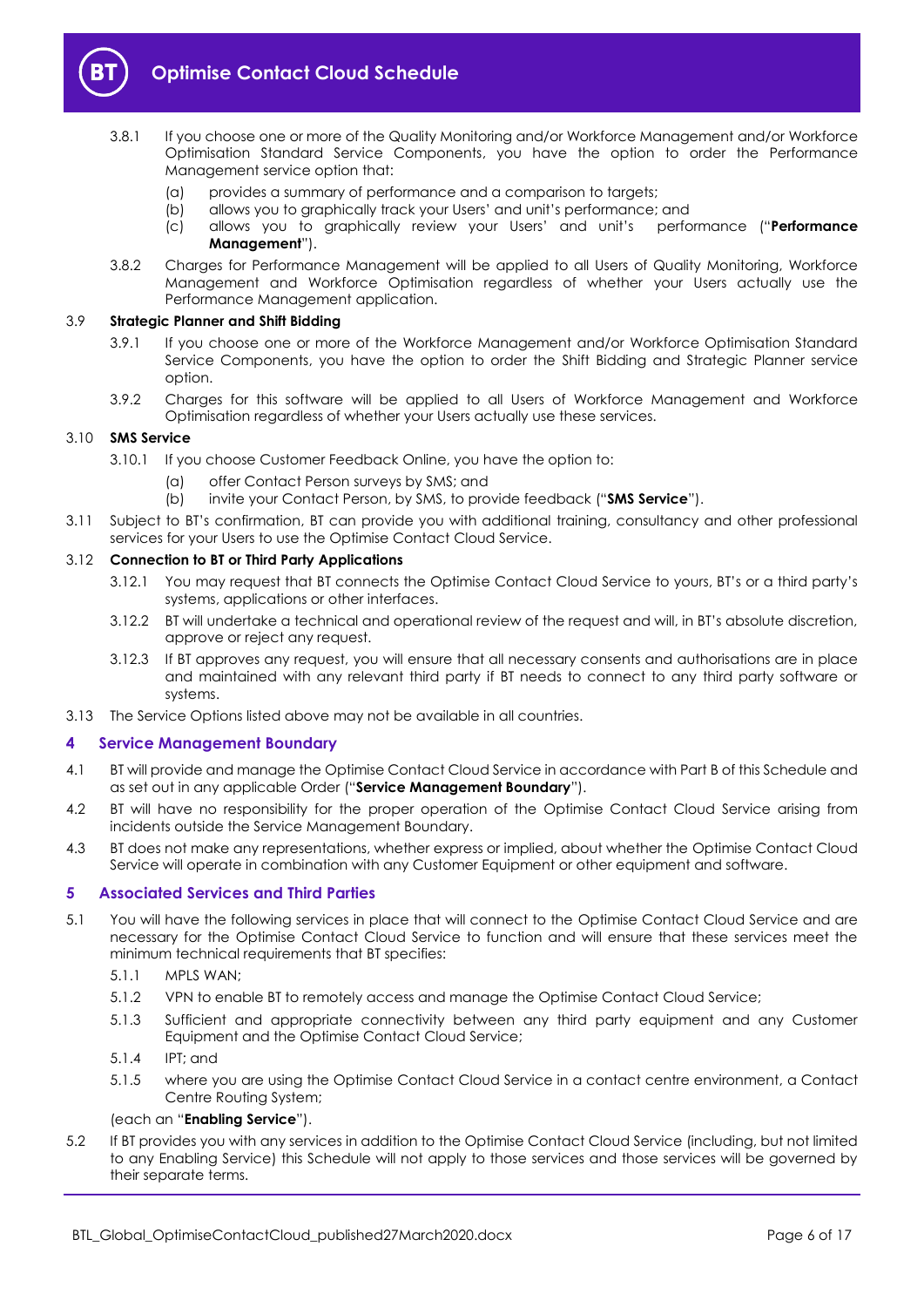

- 5.3 If you are required by Applicable Law to purchase the Optimise Contact Cloud Service from a third party supplier, BT's permission will need to be obtained to supply service via the 3<sup>rd</sup> party and you will provide BT with a letter of agency to enable BT to manage the third party.
- 5.4 BT will not be liable for failure to or delay in supplying the Optimise Contact Cloud Service to a Site if:
	- 5.4.1 any of your or any third party's software or applications are not compatible with the Optimise Service; and
	- 5.4.2 a licenced operator delays or refuses the supply of an Access Line to that Site and no alternative service is available at reasonable cost.

#### <span id="page-6-0"></span>**6 Specific Terms**

#### 6.1 **Minimum Period of Service, Renewal Periods and Changes to the Contract**

- 6.1.1 At the end of the Minimum Period of Service, unless one of us gives Notice to the other of an intention to terminate the Optimise Contact Cloud Service in accordance with the Contract:
	- (a) BT will continue to provide the Optimise Contact Cloud Service;
	- (b) standard Optimise Contact Cloud pricing will apply unless BT tells you otherwise; and
	- (c) both of us will continue to perform each of our obligations in accordance with the Contract.
- 6.1.2 If either of us gives Notice to the other of an intention to terminate the Optimise Contact Cloud Service, BT will cease delivering the Optimise Contact Cloud Service at the time of 23:59 on the last day of the Minimum Period of Service or subsequent Renewal Period or, if later, the specified date.
- <span id="page-6-4"></span>6.1.3 BT may propose changes to this Schedule or the Charges (or both) at any time by giving you 90 days' Notice ("**Notice to Amend**").
- <span id="page-6-1"></span>6.1.4 Within 21 days of any Notice to Amend, you will provide BT Notice:
	- (a) agreeing to the changes BT proposed, in which case those changes will apply from the beginning of the following Renewal Period (or any earlier date that both Parties agree to);
	- (b) requesting revisions to the changes BT proposed, in which case both of us will enter into good faith negotiations for the remainder of the Minimum Period of Service or Renewal Period, as applicable, and, if agreement is reached, the agreed changes will apply from the beginning of the following Renewal Period (or any earlier date that both Parties agree to);
	- (c) terminating the Contract at the end of the Minimum Period of Service or Renewal Period, as applicable.
- <span id="page-6-2"></span>6.1.5 If we have not reached agreement in accordance with Paragraph [6.1.4\(b\)](#page-6-1) by the end of the Minimum Period of Service or the Renewal Period, the terms of this Schedule will continue to apply from the beginning of the following Renewal Period unless you give Notice in accordance with Paragraph [6.1.4\(c\)](#page-6-2) or BT may give Notice of termination, in which case BT will cease delivering the Optimise Contact Cloud Service at the time of 23:59 on the last day of the Minimum Period of Service or subsequent Renewal Period as applicable.

#### 6.2 **Access to Emergency Services**

BT will not provide the ability for Users to call the emergency services by dialling "**999**" or "**112**" as part of this Service and you are responsible for making alternative arrangements for Users, including the maintenance of a fixed telephone number.

#### 6.3 **Licence**

- 6.3.1 For so long as you subscribe to the Optimise Contact Cloud Service, BT gives you a non-exclusive, nontransferable and limited right to access, use and connect to the Optimise Contact Cloud Service in connection with your internal business purposes only.
- <span id="page-6-3"></span>6.3.2 With BT's prior agreement, you may install and use BT supplied software on your "stand-alone" computers or on a network file server insofar as it is essential to do so to properly use the Optimise Contact Cloud Service.
- 6.3.3 You will not resell or otherwise transfer the Optimise Contact Cloud Service, any Software or other licences granted under this Contract without BT's prior written consent.
- 6.3.4 Subject to Paragraph [6.3.2,](#page-6-3) you will not:
	- (a) modify, copy or create derivative works based on the Optimise Contact Cloud Service or any documentation BT provides to you to assist with the configuration of your devices;
	- (b) disassemble, reverse engineer, or decompile any part (or all) of the Optimise Contact Cloud Service or access it to:
		- (i) build a competitive product or service;
		- (ii) build a product or service using similar ideas, features, functions or graphics;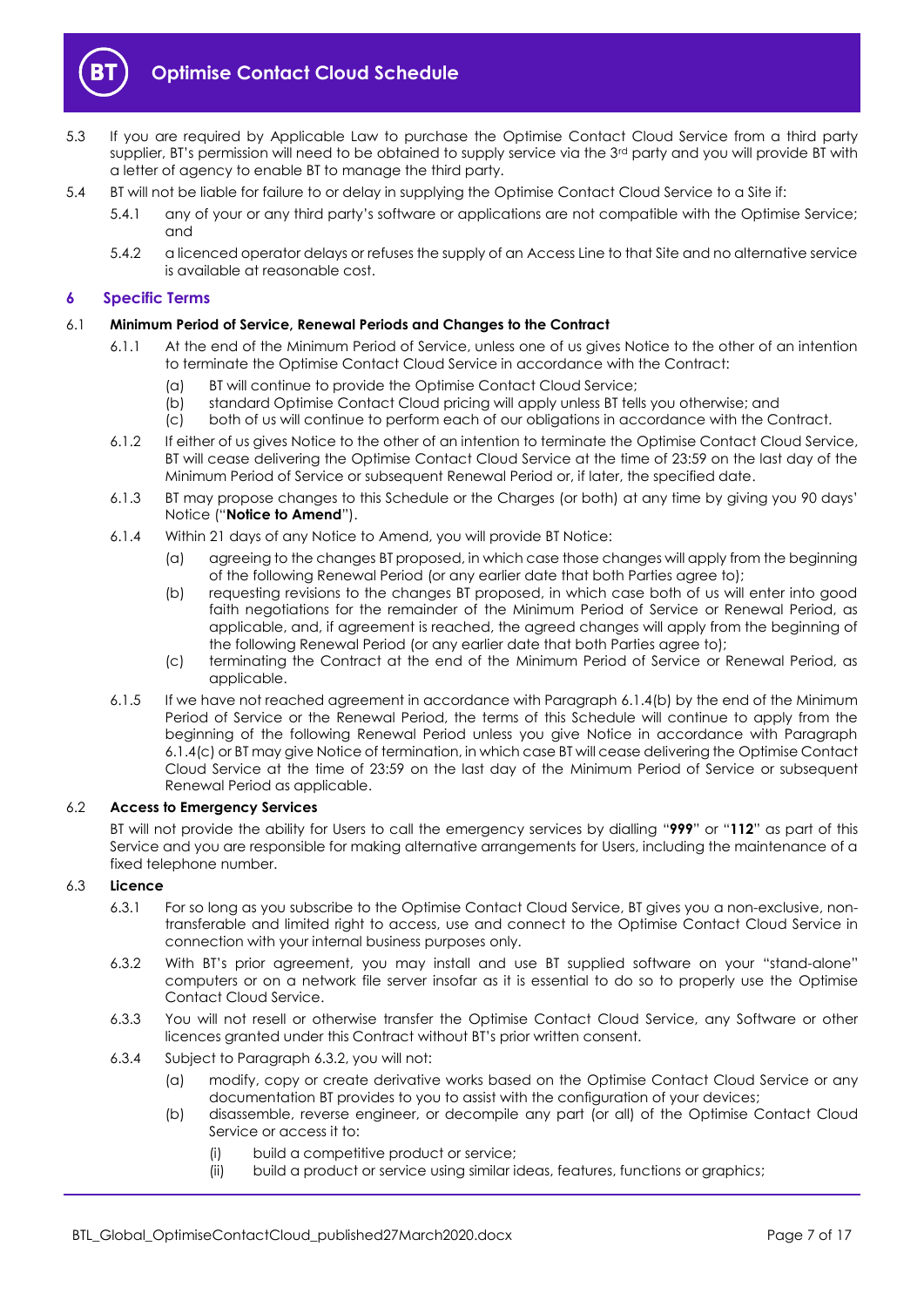

- (iii) copy any ideas, features, functions or graphics;
- (iv) license, sublicense, sell, resell, rent, lease, transfer, assign, distribute, time share or otherwise commercially exploit or make the Optimise Contact Cloud Service, or part thereof available to any third party, other than as contemplated by this Contract;
- (v) send spam or otherwise duplicative unsolicited messages in violation of Applicable Laws;
- (vi) send or store material containing software viruses, worms, Trojan horses or other harmful computer code, files, scripts, agents or programs;
- (vii) interfere with or disrupt the integrity or performance of the Optimise Contact Cloud Service or the data contained in it; or
- (viii) attempt to gain unauthorised access to the Optimise Contact Cloud Service or its related systems or networks.
- 6.3.5 You will be responsible for:
	- (a) all activities that take place through the use of User accounts;
	- (b) the accuracy, quality, integrity, legality, reliability, and appropriateness of all Customer data; and
	- (c) preventing unauthorised access to, or use of, the Optimise Contact Cloud Service, and notify BT promptly of any known unauthorised use.

#### 6.4 **Reserved Capacity**

- 6.4.1 You will inform BT on or before the Service Start Date of the required Reserved Capacity for the first three months from the Service Start Date.
- 6.4.2 One month from the Service Start Date and every subsequent third month from this date, you will provide BT with a forecast of the Reserved Capacity.
- <span id="page-7-0"></span>6.4.3 You will provide BT with the following Notice in respect of any changes to previously notified Reserved Capacity:
	- (a) no Notice required if the change is 30 per cent or less than previously notified Reserved Capacity;
	- (b) one month's Notice in writing if any change is between 30 per cent and 50 per cent of previously notified Reserved Capacity; and
	- (c) three months' Notice in writing if any change is more than 50 per cent of previously notified Reserved Capacity.
- 6.4.4 Provided you give BT the appropriate Notice in accordance with Paragrap[h 6.4.3,](#page-7-0) BT will adjust Reserved Capacity accordingly.
- 6.4.5 BT does not guarantee that BT will be able to accommodate any change to Reserved Capacity if you do not give BT the required Notice in accordance with Paragraph [6.4.3.](#page-7-0)
- 6.4.6 You will ensure that Reserved Capacity is in line with any Minimum Commitment.

#### 6.5 **Invoicing**

- 6.5.1 Unless set out otherwise in any applicable Order, BT will invoice you for the following Charges in the amounts set out in any applicable Order:
	- (a) Installation Charges, on the Service Start Date, or where the installation period is estimated to be longer than one month, monthly in arrears starting from when you place an Order until the Service Start Date;
	- (b) Recurring Charges and any Minimum Commitment Charges, except Usage Charges, monthly in advance, unless set out otherwise in any applicable Order, on the first day of the relevant month for the whole month or part thereof;
	- (c) Usage Charges, monthly in arrears, calculated at the contractually agreed rate or, at the end of the contract period, at the then prevailing rates;
	- (d) Professional Services Charges;
	- (e) De-installation Charges within 60 days of de-installation of the Optimise Contact Cloud Service; and
	- (f) any Termination Charges incurred in accordance with Paragraph [6.6](#page-8-0) upon termination of the relevant Service.
- 6.5.2 BT may invoice you for any of the following Charges in addition to those set out in any applicable Order:
	- (a) Charges for investigating Incidents that you report to BT where BT finds no Incident or that the Incident is caused by something for which BT is not responsible under the Contract;
	- (b) Charges for commissioning the Optimise Contact Cloud Service in accordance with Paragraph [7.2](#page-10-3) outside of UK Business Hours;
	- (c) Charges for expediting provision of the Optimise Contact Cloud Service at your request after BT has informed you of the Customer Committed Date; and
	- (d) any other Charges as set out in any applicable Order or the BT Price List or as otherwise agreed between both of us.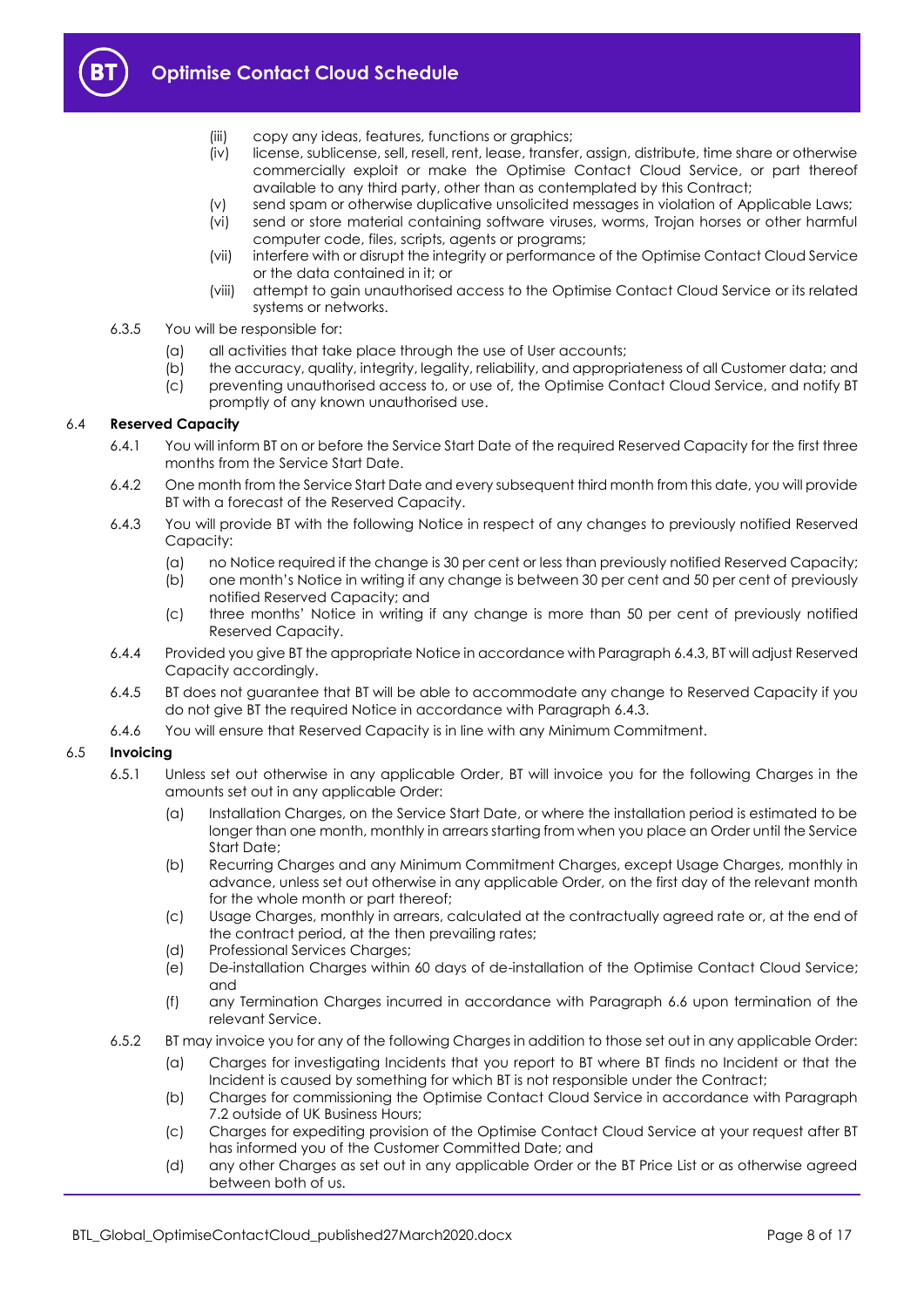

6.5.3 Where BT has agreed that the Optimise Contact Cloud Service may be included within one of BT's standard pricing packages or schemes, during the period that the Optimise Contact Cloud Service is included in the pricing package or scheme, the Charges specified in the Order may be amended by the terms of the pricing package or scheme and upon termination of the pricing package or scheme, the Charges will revert to those specified in the Order.

#### <span id="page-8-1"></span><span id="page-8-0"></span>6.6 **Cancellation and Termination Charges at the end of the Contract**

#### 6.6.1 **Termination Changes**

If you terminate the Contract, the Optimise Contact Cloud Service or any applicable Order for convenience in accordance with Clause 17 of the General Terms you will pay BT:

- (a) all outstanding Charges for services rendered;
- (b) De-installation Charges (to be notified at the time of de-installation);
- (c) any additional amounts due under the Contract;
- (d) any other Charges as set out in any applicable Order;
- (e) any charges reasonably incurred by BT from a supplier as a result of the early termination; and
- (f) any outstanding Minimum Commitment as set out in applicable Order.
- 6.6.2 In addition to the Charges set out at Paragraph [6.6.1](#page-8-1) above, if you terminate during the Minimum Period of Service or any Renewal Period, you will pay BT Termination Charges, as compensation, equal to:
	- (a) 100 per cent of the Recurring Charges for any remaining months of the first 12 months of the Minimum Period of Service;
	- (b) 70 per cent of the Recurring Charges for any remaining months, other than the first 12 months of the Minimum Period of Service, up to the third anniversary of the Service Start Date;
	- (c) 20 per cent of the Recurring Charges for all other remaining months of the Minimum Period of Service, other than the first 36 months of the Minimum Period of Service; and
	- (d) any waived Installation Charges.
- 6.6.3 BT will refund to you any money you have paid in advance after deducting any Charges or other payments due to BT under the Contract.

#### <span id="page-8-2"></span>6.7 **Service Amendment**

- 6.7.1 You may request, by giving BT Notice, a change to:
	- (a) an Order for the Optimise Contact Cloud Service (or part of an Order) at any time before the applicable Service Start Date; or
	- (b) the Optimise Contact Cloud Service at any time after the Service Start Date.
- 6.7.2 If you request a change in accordance with Paragraph [6.7.1](#page-8-2), except where a change results from BT's failure to comply with its obligations under the Contract, BT will, within a reasonable time, provide you with a written estimate, including:
	- (a) the likely time required to deliver the changed Optimise Contact Cloud Service; and
	- (b) any changes to the Charges due to the changed Optimise Contact Cloud Service.
- 6.7.3 BT has no obligation to proceed with any change that you request in accordance with Paragraph [6.7.1,](#page-8-2)  unless and until the necessary changes to the Charges, implementation timetable and any other relevant terms of the Contract to take account of the change are agreed between both of us in writing.
- 6.7.4 If BT changes a Optimise Contact Cloud Service prior to the Service Start Date because you have given BT incomplete or inaccurate information, BT may, acting reasonably, apply additional Charges.

#### 6.8 **Amendments to the General Terms**

- 6.8.1 In addition to Clause 22 of the General Terms, the following will apply:
	- (a) BT will not be liable for any financial or reputational damage, government or regulatory action and any other detrimental consequence that you suffer as a result of any criminal or civil proceedings, or BT's delivery or your use of the Optimise Contact Cloud Service.
	- (b) You are liable for and will fully indemnify, keep indemnified and hold harmless BT against all Claims, losses, costs and liabilities brought by any third parties (including your employees, workers or contractors) against BT arising out of BT's delivery or your use of the Optimise Contact Cloud Service.
- <span id="page-8-3"></span>6.8.2 In addition to Clause 26 of the General Terms, where you have engaged a third party outsource party ("**Customer Third Party Supplier**") and require such Customer Third Party Supplier to exercise the rights which are granted to you under this Contract, then such Customer Third Party Supplier shall be entitled to use the Service on behalf of you provided that:
	- (a) any third party enters into a written agreement with you that the third party will comply with all obligations in this Contract that are your responsibility; and
	- (b) you provide BT with evidence that the contract in paragraph [6.8.2\(a\)](#page-8-3) has been entered into.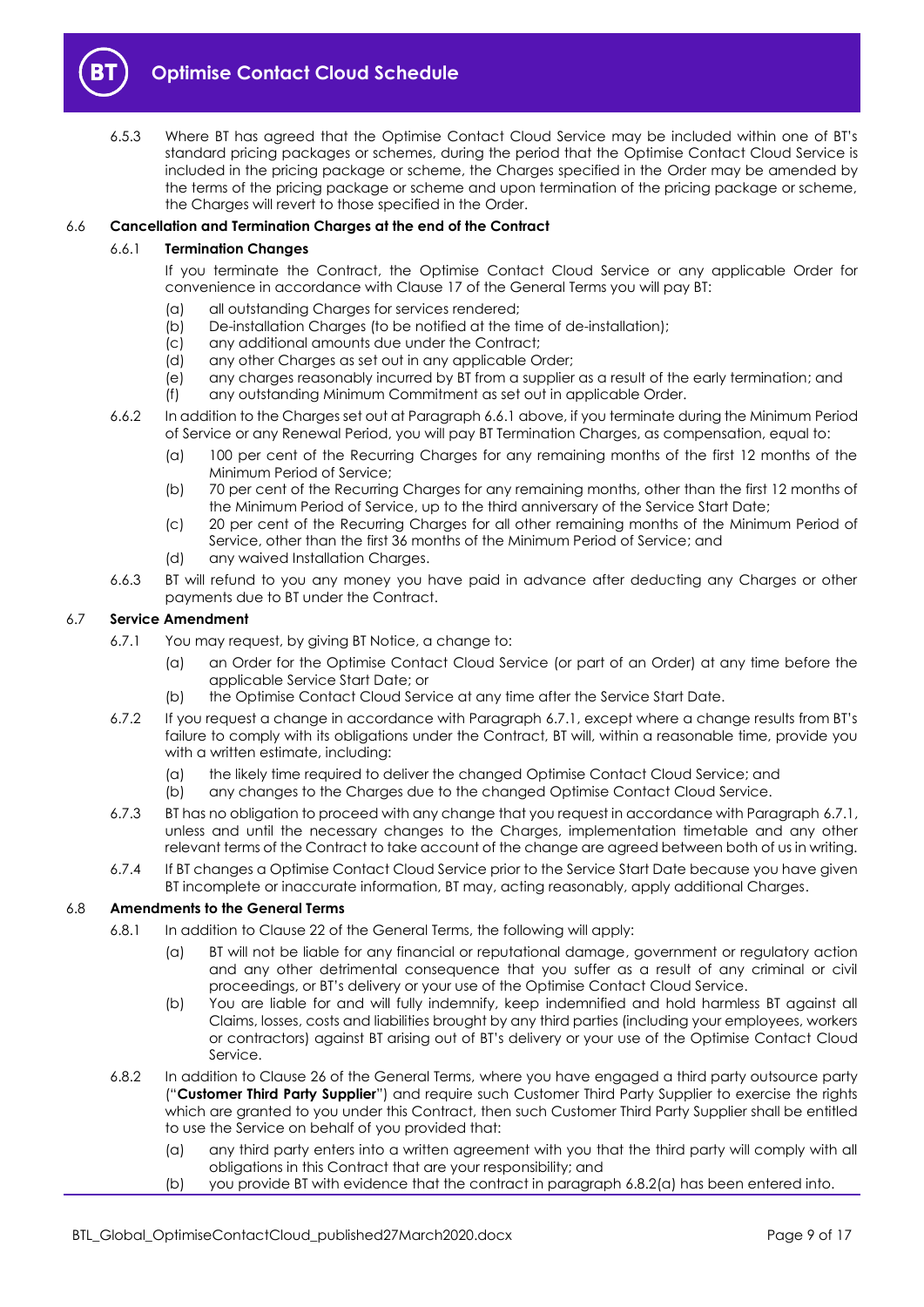

6.8.3 Clause 12.3 of the General Terms shall be amended so that you will be able to make a reasonable number of copies of the Optimise Contact Software that BT supplies to you to use the Optimise Contact Cloud Service provided that BT gives you consent to do so and you agree to use the Software for installation, testing, back-up and archival purposes only.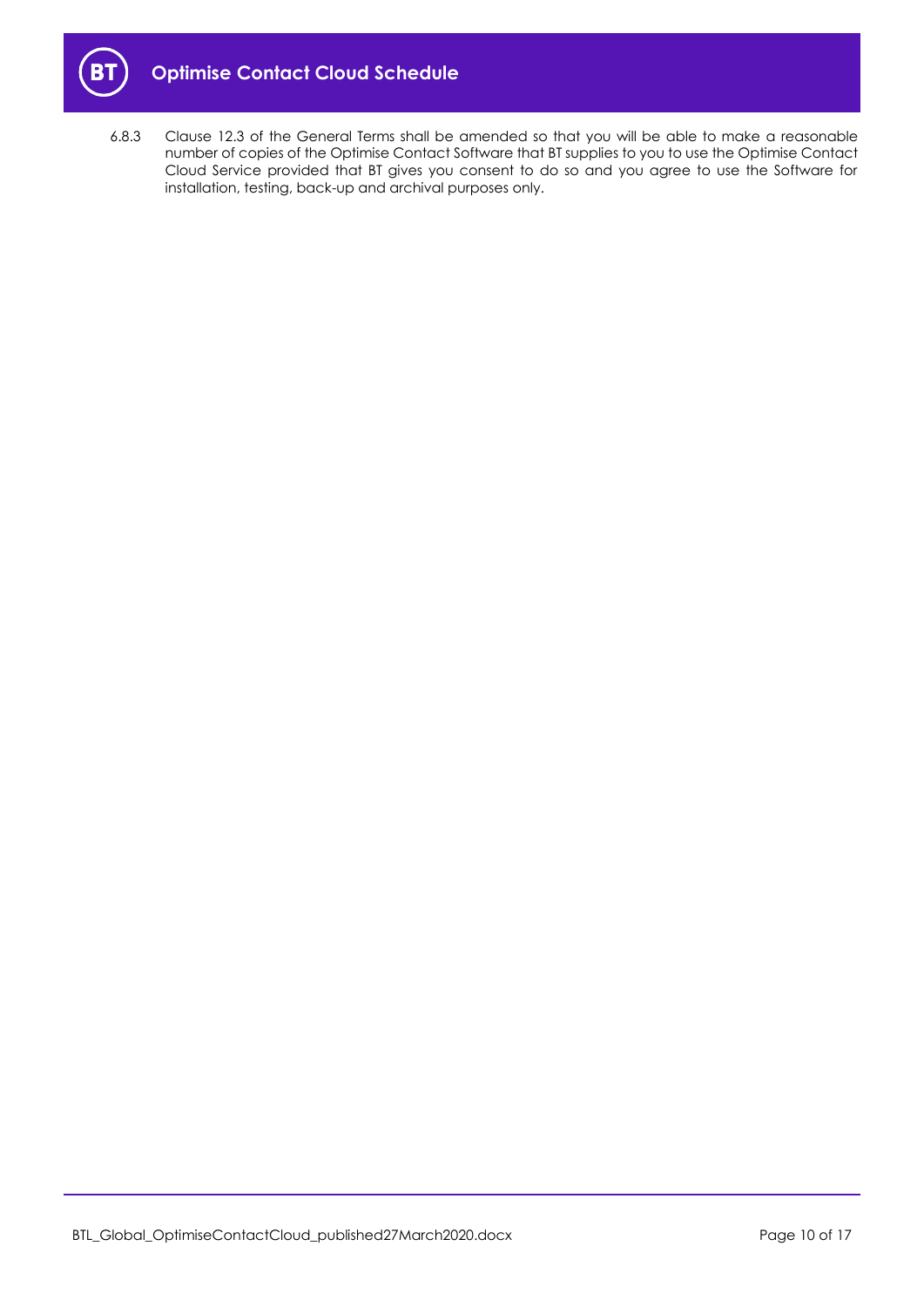

## <span id="page-10-0"></span>**Part B – Service Delivery and Management**

#### <span id="page-10-1"></span>**7 BT's Obligations**

#### 7.1 **Service Delivery**

Before the Service Start Date and, where applicable, throughout the provision of the Optimise Contact Cloud Service, BT:

- 7.1.1 will provide you with contact details for the BT Service Desk;
- 7.1.2 will comply with all reasonable health and safety rules and regulations and reasonable security requirements that apply at the Site(s) and that you have notified to BT in writing, but BT will not be liable if, as a result of any such compliance, BT is in breach of any of its obligations under this Contract; and
- 7.1.3 will provide you with a Customer Committed Date and will use reasonable endeavours to meet any Customer Committed Date.

#### <span id="page-10-3"></span>7.2 **Commissioning of the Service**

Before the Service Start Date, BT will:

- 7.2.1 create a logical environment on the Optimise Contact Cloud Service and enable the required Standard Service Components and selected Service Options for you to use;
- 7.2.2 conduct a series of standard tests on the Optimise Contact Cloud Service to ensure that the Optimise Contact cloud environment is set-up correctly;
- 7.2.3 enable connectivity between the Optimise Contact Cloud Service and each Enabling Service;
- 7.2.4 provide user names and passwords for your nominated Administrator;
- <span id="page-10-4"></span>7.2.5 on the date that BT has completed the activities in this Paragraph [7.2,](#page-10-3) confirm to you the Service Start Date; and
- 7.2.6 confirm to you that the Optimise Contact Cloud Service is available for performance of any Acceptance Tests in accordance with Paragraph [8.2.](#page-11-0)

#### <span id="page-10-5"></span>7.3 **During Operation**

On and from the Service Start Date, BT:

- 7.3.1 will respond and use reasonable endeavours to remedy an Incident without undue delay if BT detects or if you report an Incident on the BT Optimise Contact Cloud Service;
- 7.3.2 will maintain a web portal to provide you with online access to the Optimise Contact Cloud Service and to performance reports;
- 7.3.3 may carry out Maintenance from time to time and will use reasonable endeavours to inform you:
	- (a) at least 20 calendar Days' notice before any Planned Maintenance on the BT Optimise Contact Cloud platform, for minor changes e.g. service releases however, BT may inform you with less notice than normal where Maintenance is required in an emergency; or
	- (b) at least 90 calendar days' notice for major upgrades (e.g. version upgrades) that require you to also make changes to the software required to use the Optimise Contact Cloud Service.
- 7.3.4 may, in the event of a security breach affecting the Optimise Contact Cloud Service, require you to change any or all of your passwords.

#### 7.4 **The End of the Service**

On termination of the Optimise Contact Cloud Service by either of us, BT:

- 7.4.1 may provide, on reasonable request, configuration information, recordings or other recorded information relating to your use of the Optimise Contact Cloud Service in a format that is reasonably agreed between BT and you subject to relevant costs;
- 7.4.2 may disconnect any Customer Equipment that is connected to the Optimise Contact Cloud Service;
- 7.4.3 remove any software that BT has installed on your equipment; and
- 7.4.4 may delete any Content.

#### <span id="page-10-2"></span>**8 Your Obligations**

#### 8.1 **Service Delivery**

Before the Service Start Date and, where applicable, throughout the provision of the Optimise Contact Cloud Service, you will:

8.1.1 provide BT with the names and contact details of the Customer Contact, albeit BT may also accept instructions from a person who BT reasonably believes is acting with your authority;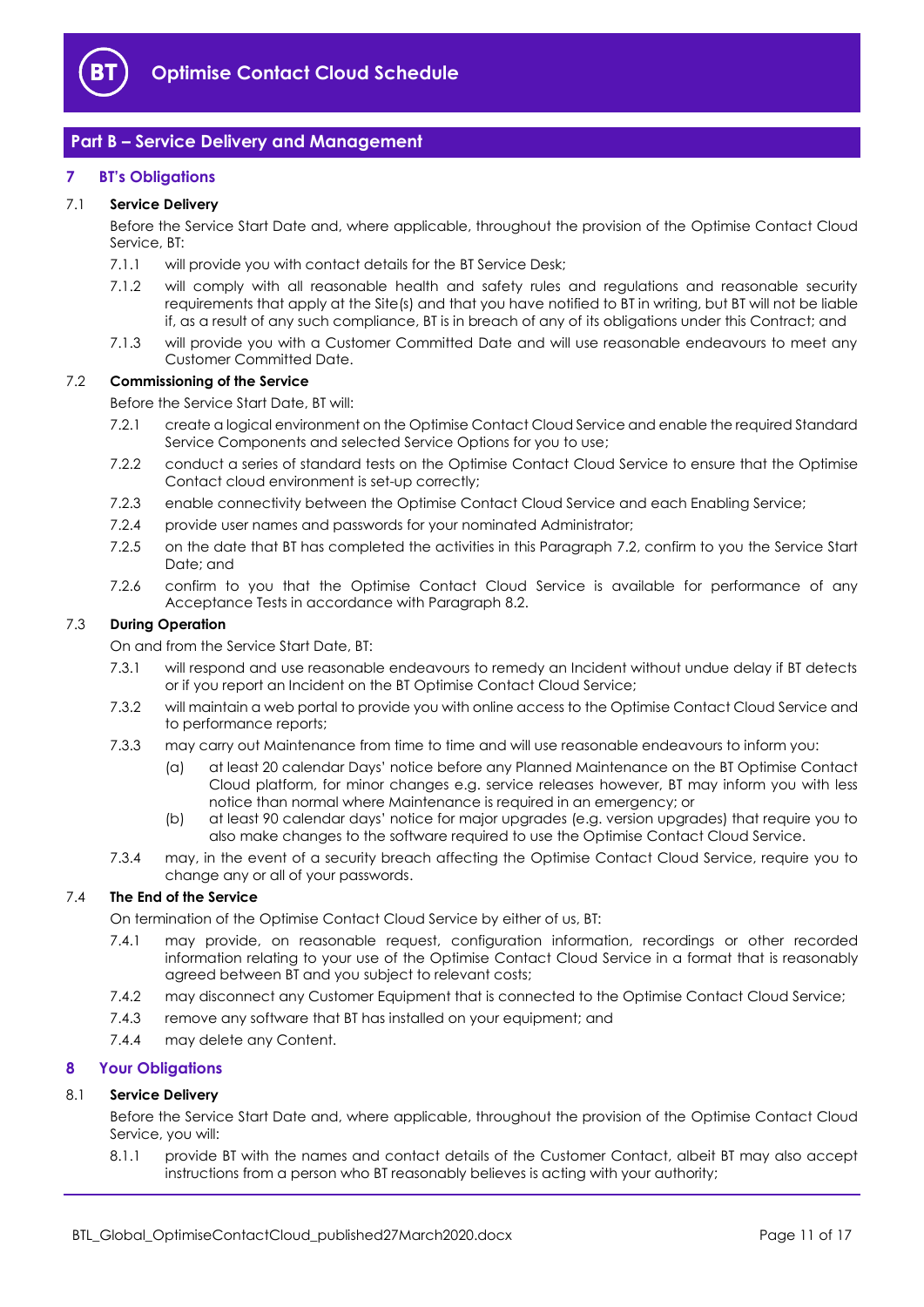

- 8.1.2 provide BT with any information reasonably required without undue delay;
- 8.1.3 provide BT with access to any Site(s) during Business Hours, or as otherwise agreed, to enable BT to set up, deliver and manage the Optimise Contact Cloud Service;
- 8.1.4 complete any preparation activities that BT may request to enable you to receive the Optimise Contact Cloud Service promptly and in accordance with any reasonable timescales;
- 8.1.5 provide BT with Notice of any health and safety rules and regulations and security requirements that apply at the Site(s);
- <span id="page-11-1"></span>8.1.6 in jurisdictions where an employer is legally required to make a disclosure to its Users and other employees:
	- (a) inform your Users that as part of the Optimise Contact Cloud Service being delivered by BT, BT may record the User's calls and activities, monitor and hold data relating to the User and provide you with reports derived from the data being held;
	- (b) ensure that your Users have consented or are deemed to have consented to such monitoring and reporting (if such consent is legally required); and
	- (c) agree that BT will not be liable for any failure by you to comply with this Paragrap[h 8.1.6,](#page-11-1) and that you will be liable to BT for any Claims, losses, costs or liabilities incurred or suffered by BT due to your failure to comply with this Paragraph [8.1.6.](#page-11-1)
- 8.1.7 ensure that the LAN protocols and applications you use are compatible with the Optimise Contact Cloud Service;
- 8.1.8 ensure that you and your Users, including any Administrators and Supervisors, have undertaken all necessary training that BT provides to you, prior to using the Optimise Contact Cloud Service;
- 8.1.9 tailor applications as part of Optimise Contact Cloud Service roll-out to meet your individual requirements including (but not limited to) set-up and configuration of Users, work patterns, evaluation forms, scorecards and other customising of the application to meet your individual requirements;
- 8.1.10 ensure that all Users have been correctly set-up and configured to use the Optimise Contact Cloud Service; and
- 8.1.11 take steps to ensure that recordings do not contain any PCI DSS or other sensitive data.

#### <span id="page-11-4"></span><span id="page-11-0"></span>8.2 **Acceptance Tests**

- 8.2.1 You will carry out the Acceptance Tests for the Optimise Contact Cloud Service within five Business Days after receiving Notice from BT in accordance with Paragraph [7.2.5](#page-10-4) ("**Acceptance Test Period**").
- <span id="page-11-3"></span>8.2.2 The Optimise Contact Cloud Service is accepted by you if you confirm acceptance in writing during the Acceptance Test Period or is treated as being accepted by you if you do not provide BT with Notice to the contrary by the end of the Acceptance Test Period.
- 8.2.3 Subject to Paragraph [8.2.4,](#page-11-2) the Service Start Date will be the earlier of the following:
	- (a) the date that you confirm acceptance of the Optimise Contact Cloud Service in writing in accordance with Paragrap[h 8.2.2;](#page-11-3)
	- (b) the date of the first day following the Acceptance Test Period; or
	- (c) you start using the Optimise Contact Cloud Service.
- <span id="page-11-2"></span>8.2.4 If, during the Acceptance Test Period, you provide BT Notice that the Acceptance Tests have not been passed, BT will remedy the non-conformance without undue delay and provide you Notice that BT has remedied the non-conformance and inform you of the Service Start Date.

#### 8.3 **During Operation**

On and from the Service Start Date, you will:

- 8.3.1 ensure that your Users, including any Administrators and Supervisors, are trained to use the Optimise Contact Cloud Service and will comply with the instructions and guidance provided by BT concerning the use of the Optimise Contact Cloud Service;
- 8.3.2 ensure that Users report Incidents to the Customer Contact and not to the BT Service Desk;
- 8.3.3 ensure that the Customer Contact will take Incident reports from Users and pass these to the BT Service Desk using the reporting procedures agreed between both of us, and is available for all subsequent Incident management communications;
- 8.3.4 monitor and maintain any Customer Equipment connected to the Optimise Contact Cloud Service or used in connection with the Optimise Contact Cloud Service;
- 8.3.5 ensure that any Customer Equipment that is connected to the Optimise Contact Cloud Service or that you use, directly or indirectly, in relation to the Optimise Contact Cloud Service is: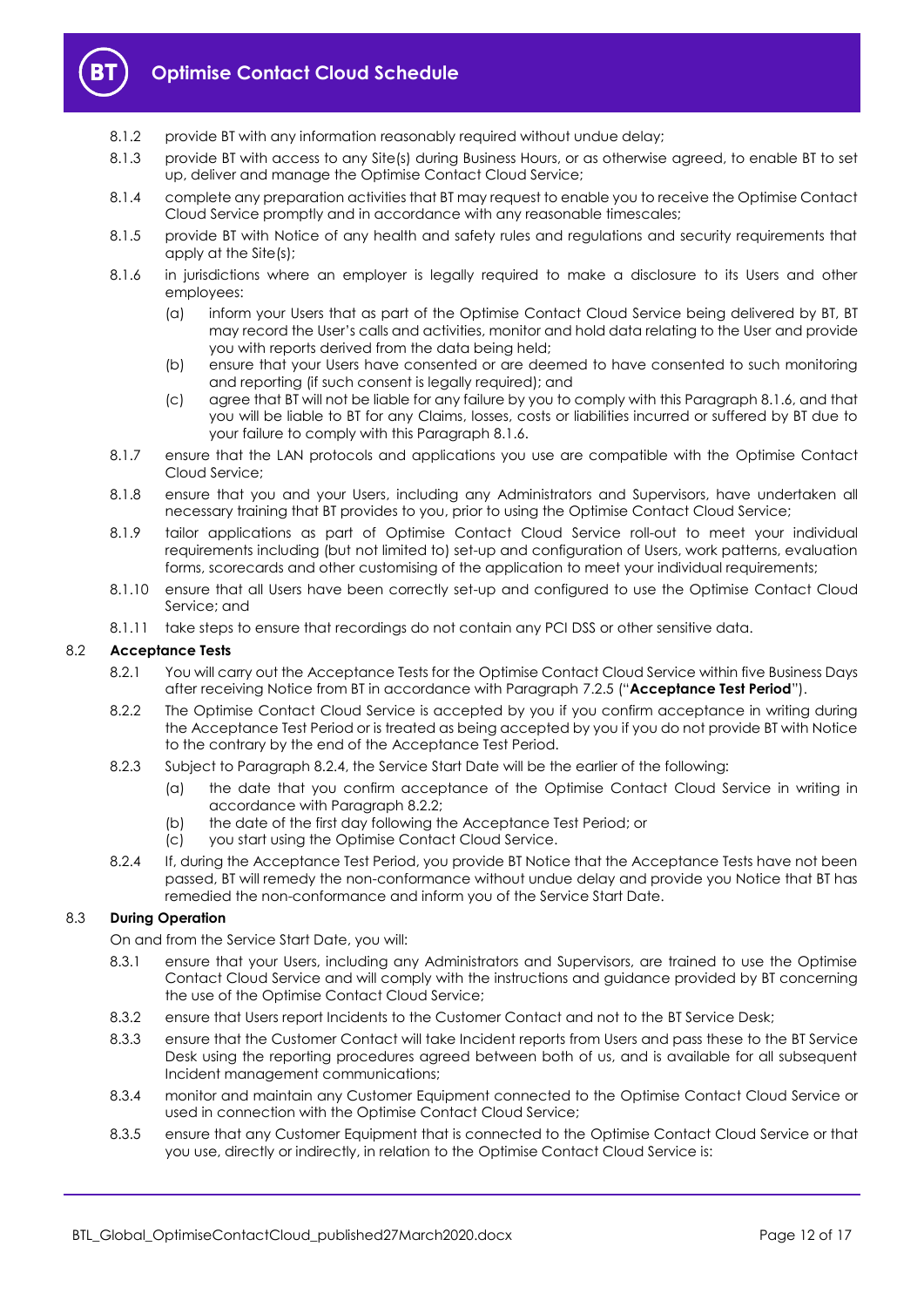

- (a) connected using the applicable BT Network termination point, unless you have BT's permission to connect by another means;
- (b) adequately protected against viruses and other breaches of security;
- (c) technically compatible with the Optimise Contact Cloud Service and will not harm or damage BT Equipment, the BT Network, or any of BT's suppliers' or subcontractors' network or equipment; and
- (d) approved and used in accordance with relevant instructions, standards and Applicable Law and any safety and security procedures applicable to the use of that Customer Equipment;
- 8.3.6 immediately disconnect any Customer Equipment, or advise BT to do so at your expense, where Customer Equipment does not meet any relevant instructions, standards or Applicable Law;
- 8.3.7 distribute, manage and maintain access profiles, passwords and other systems administration information relating to the control of Users' access to the Optimise Contact Cloud Service;
- 8.3.8 ensure the security and proper use of all valid User access profiles, passwords and other systems administration information used in connection with the Optimise Contact Cloud Service and:
	- (a) immediately terminate access for any person who is no longer a User;
	- (b) inform BT immediately if a User's ID or password has, or is likely to, become known to an unauthorised person, or is being or may be used in an unauthorised way;
	- (c) take all reasonable steps to prevent unauthorised access to the Optimise Contact Cloud Service;
	- (d) satisfy BT's security checks if a password is lost or forgotten; and
	- (e) change any or all passwords or other systems administration information used in connection with the Optimise Contact Cloud Service if BT requests you to do so in order to ensure the security or integrity of the Optimise Contact Cloud Service.
- 8.3.9 ensure that recordings do not contain any PCI DSS or other sensitive data;
- 8.3.10 ensure that the maximum number of Users will not exceed the permitted number of User identities as set out in any applicable Order;
- 8.3.11 undertake the day to day management of the application to meet your changing and evolving requirements including (but not limited to) set-up and configuration of Users, work patterns, evaluation forms, scorecards and other customising of the application to meet your individual requirements;
- <span id="page-12-0"></span>8.3.12 inform BT of the local legal and regulatory requirements that you must comply with in order to use the Optimise Contact Cloud Service and also how you will comply with any such requirements. You agree that BT will not be liable for any failure by you to comply with this Paragraph [8.3.12](#page-12-0) and you will be liable to BT for any Claims, losses, costs or liabilities incurred or suffered by BT due to your failure to comply with this Paragraph [8.3.12.](#page-12-0)
- <span id="page-12-1"></span>8.3.13 in jurisdictions where you are legally required to make a disclosure to those affected by your use of the Optimise Contact Cloud Service, you will:
	- (a) inform them of the use of the services affecting them and how it affects them;
	- (b) ensure that they have consented or are deemed to have consented to such use of the service (if such consent is legally required);
	- (c) if any User, Contact Person or other individual has not consented to being recorded, monitored or their data being held (if such consent is legally required), you need to take appropriate action to avoid that person being recorded or monitored or any data relating to that person being held; and
	- (d) agree that BT will not be liable for any failure by you to comply with this Paragrap[h 8.3.13](#page-12-1) and you will be liable to BT for any Claims, losses, costs or liabilities incurred or suffered by BT due to your failure to comply with this Paragraph [8.3.13.](#page-12-1)

#### 8.4 **The End of the Service**

On termination of the Optimise Contact Cloud Service by either of us, you will:

- 8.4.1 cease and desist all use of the Service and all associated Software;
- 8.4.2 provide BT with all reasonable assistance necessary to remove BT Equipment from the Site(s);
- 8.4.3 disconnect any Customer Equipment from BT Equipment located at the Site(s);
- 8.4.4 not dispose of or use BT Equipment other than in accordance with BT's written instructions or authorisation;
- 8.4.5 support BT in the deletion of all Software and any related Intellectual Property and confirm the deletion in writing to BT;
- 8.4.6 arrange for any BT Equipment located at the Site(s) to be returned to BT;
- 8.4.7 be liable for any reasonable costs of recovery that BT incurs in recovering the BT Equipment; and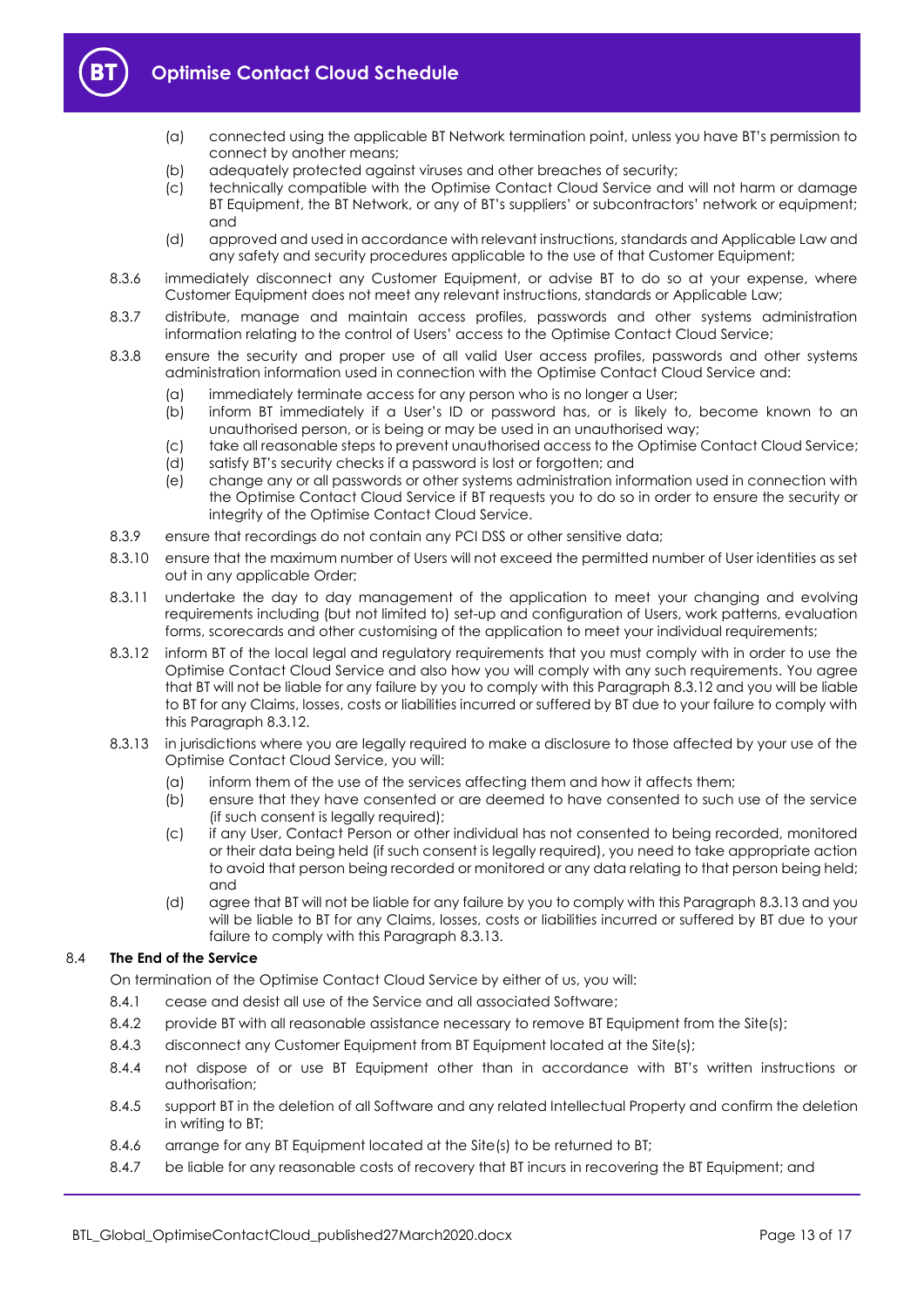

- <span id="page-13-1"></span>8.4.8 inform BT, within seven days of the termination or expiry of the Optimise Contact Cloud Service, that you wish BT provide you with copies of all your recordings and your other data stored by BT as part of the Optimise Contact Cloud Service or that you wish BT to retain the recordings for a longer period, as agreed between the parties. If you do not inform BT within this time period, your recordings and your other data shall be deleted.
- 8.4.9 You may incur Chagres for BT providing the service described in Paragraph [8.4.8.](#page-13-1)

#### <span id="page-13-0"></span>**9 Notification of Incidents**

- Where you become aware of an Incident:
- 9.1 the Customer Contact will report it to the BT Service Desk;
- 9.2 BT will give you a Ticket;
- 9.3 BT will inform you when it believes the Incident is cleared and will close the Ticket when:
	- 9.3.1 you confirm that the Incident is cleared or within 24 hours after you are informed the incident has been cleared; or
	- 9.3.2 BT has attempted unsuccessfully to contact you, in the way agreed between both of us in relation to the Incident, and you have not responded within 24 hours following BT's attempt to contact you.
- 9.4 If you confirm that the Incident is not cleared within 24 hours after having been informed, the Ticket will remain open, and BT will continue to work to resolve the Incident.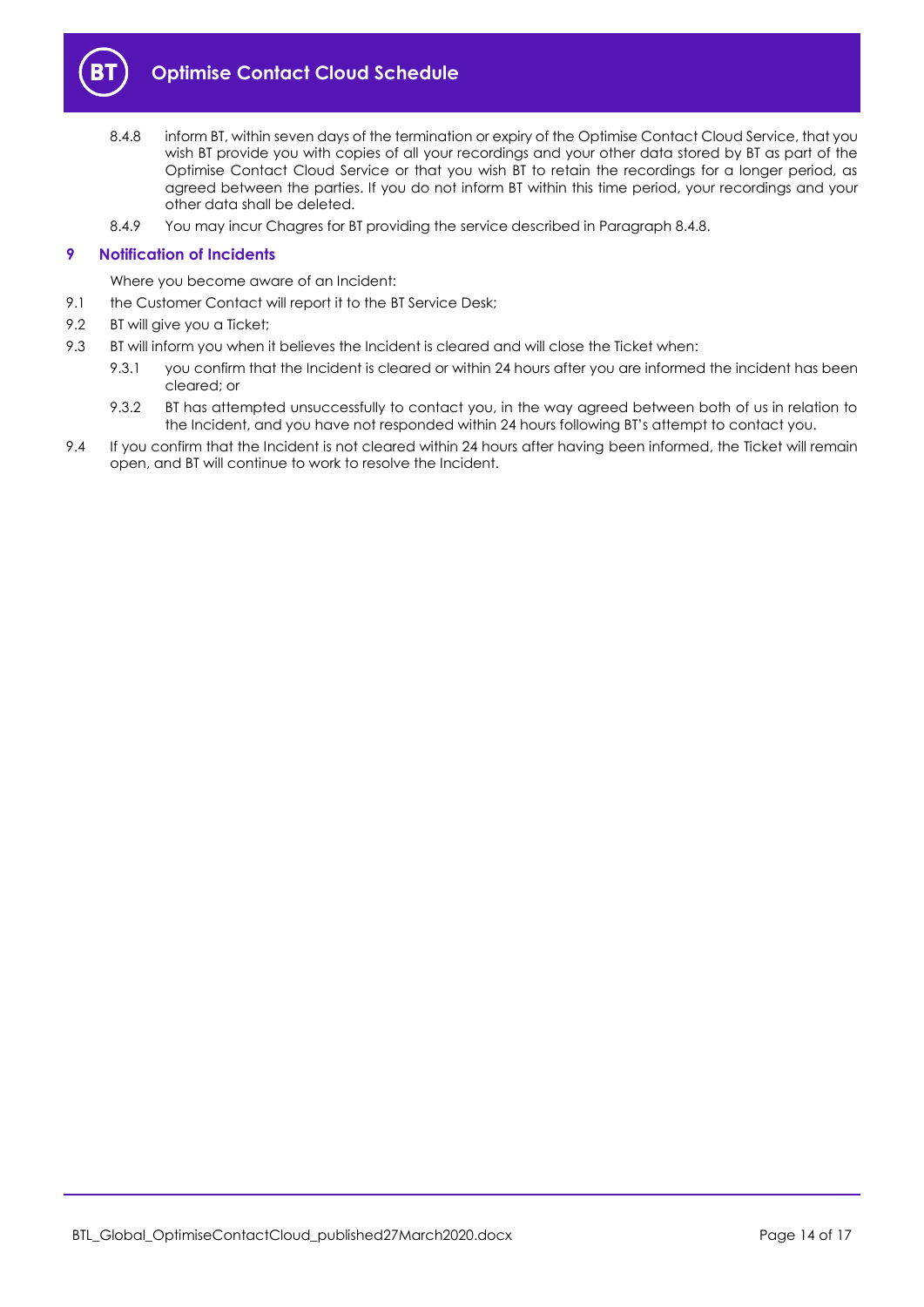

## <span id="page-14-0"></span>**Part C – Service Levels**

There are no service levels provided as part of the Optimise Contact Cloud Service.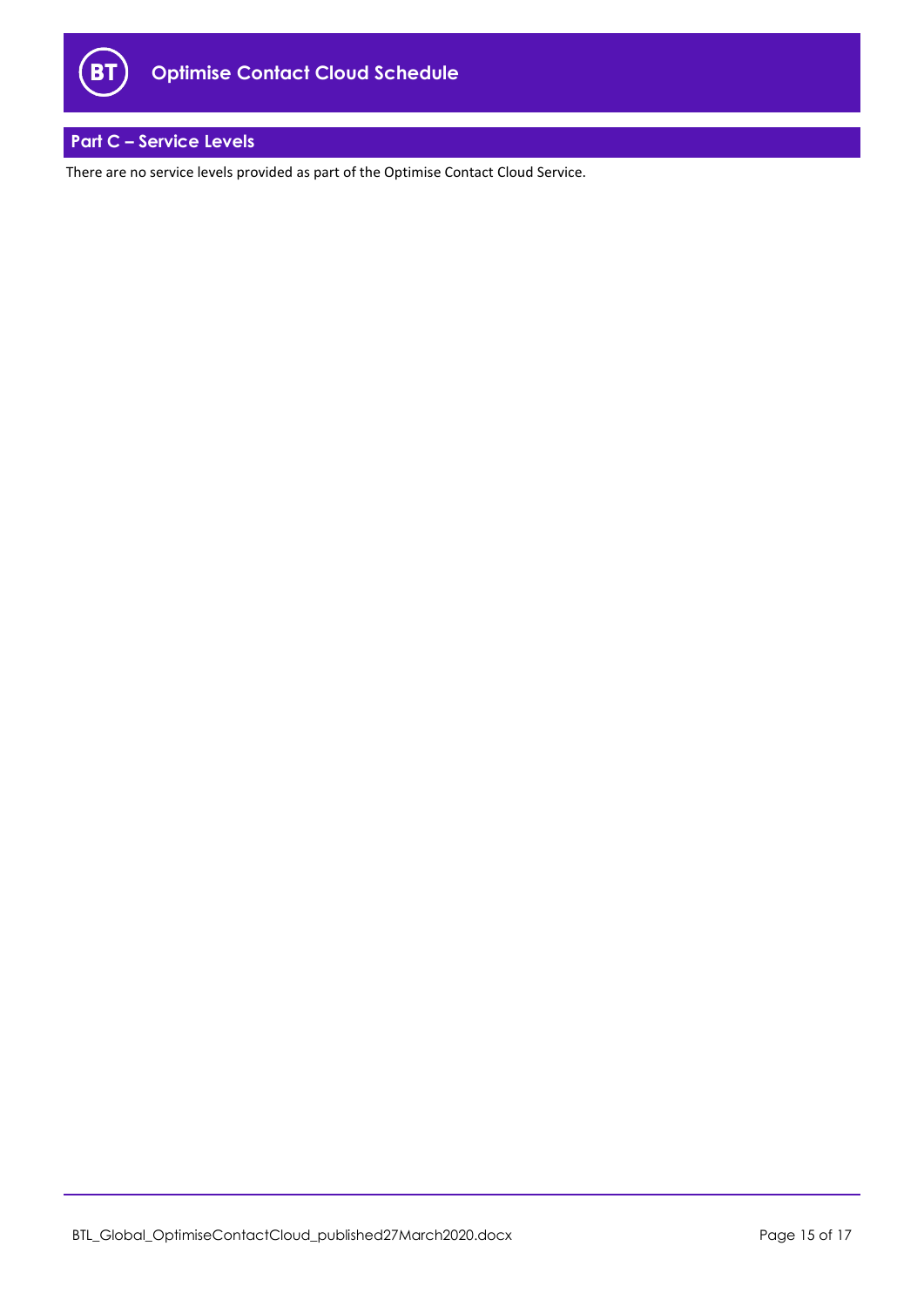

## <span id="page-15-0"></span>**Part D – Defined Terms**

#### <span id="page-15-1"></span>**10 Defined Terms**

In addition to the defined terms in the General Terms, capitalised terms in this Schedule will have the below meanings (and in the case of conflict between these defined terms and the defined terms in the General Terms, these defined terms will take precedence for the purposes of this Schedule). BT has repeated some definitions in this Schedule that are already defined in the General Terms. This is to make it easier for you to find the definitions when reading this Schedule.

"**Acceptance Test Period**" has the meaning given in Paragraph [8.2.1.](#page-11-4)

"**Acceptance Tests**" means those objective tests conducted by you that when passed confirm that you accept the Optimise Contact Cloud Service and that the Optimise Contact Cloud Service is ready for use save for any minor non-conformities that will be resolved as an Incident in accordance with Paragraphs [7.3.1.](#page-10-5)

"**Access Line**" means a Circuit connecting the Site(s) to the BT Network.

"**Administrator**" means Users nominated by you to configure the Optimise Contact Cloud Service to meet your particular requirements.

"**Automated Quality Monitoring**" has the meaning given to it in Paragraph [3.7.](#page-4-1)

"**BT Price List**" means the document containing a list of BT's charges and terms that may be accessed at: [www.bt.com/pricing](http://www.bt.com/pricing) (or any other online address that BT may advise you).

"**Business Hours**" means between the hours of 0800 and 1700 in a Business Day (Business Day being a Business Day in the country where the Optimise Contact Cloud Service is being delivered).

"**Circuit**" means any line, conductor, or other conduit between two terminals by which information is transmitted, and that is provided as part of the Optimise Contact Cloud Service.

"**Contact**" means the interaction between the Contact Person and the Customer's representative which can be by phone (Call), email, web chat or other supported media.

"**Contact Person**" means the person you are communicating with, be it by voice, video, email, webchat, social media etc., irrespective of whether the communication is inbound or outbound.

"**Contact Centre Routing System**" means the solution you use to route incoming Contacts to your contact centre Users.

"**Content**" means applications, data, information (including emails), video, graphics, sound, music, photographs, software or any other material.

"**Custom Tagging of Recordings**" has the meaning given to it in Paragraph [3.3.](#page-3-2)

"**Customer Committed Date**" means the date provided by BT on which delivery of the Optimise Contact Cloud Service (or each part of the Optimise Contact Cloud Service, including to each Site) is due to start.

"**Customer Contact**" means any individuals authorised to act on your behalf for Optimise Contact Cloud Service management matters.

"**Customer Equipment**" means any equipment including any Purchased Equipment and any software, other than BT Equipment, used by you in connection with a Optimise Contact Cloud Service.

"**Customer Feedback Online**" has the meaning given to it in Paragraph [2.1.9.](#page-3-3)

"**Customer Feedback Voice**" has the meaning given to it in Paragraph [2.1.8.](#page-3-1)

"**Data Process Analytics**" has the meaning given to it in Paragraph [2.1.7.](#page-2-3)

"**Dedicated Devices**" means a device which can be located at either a Site or a BT data centre location that the Optimise Contact Cloud Service uses to provide Service solely for you (as described in Paragraph 3.5).

"**Dedicated Recorder**" means a BT owned and managed recorder dedicated to recording Content as part of the Optimise Contact Cloud Service which may be located either centrally or at your Site.

"**De-installation Charges**" means the charges payable by you on de-installation of the Optimise Contact Cloud Service that are equal to the then current rates for Installation Charges on the date of de-installation.

"**Desktop Process Analytics**" means the Standard Service Component as described in Paragraph [2.1.7.](#page-2-3)

"**Enabling Service**" has the meaning given in Paragrap[h 5.1.](#page-5-2)

"**General Terms**" means the general terms that this Schedule is attached to, or where not attached to this Schedule, can be found at [www.bt.com/terms,](http://www.bt.com/terms) and form part of the Contract.

"**Incident**" means an unplanned interruption to, or a reduction in the quality of, the Optimise Contact Cloud Service or particular element of the Optimise Contact Cloud Service.

"**Installation Charges**" means those Charges set out in any applicable Order in relation to set-up of the Optimise Contact Cloud Service or any Purchased Equipment, Customer Equipment or BT Equipment as applicable but excludes configuring Users Optimise Contact Cloud Service.

"**Local Area Network**" or "**LAN**" means the infrastructure that enables the ability to transfer IP services within Site(s) (including data, voice and video conferencing services).

"**Minimum Commitment**" means the Charges for a minimum number of Users who will be billed for using the Optimise Contact Cloud Service as agreed between you and BT and as set out in any applicable Order.